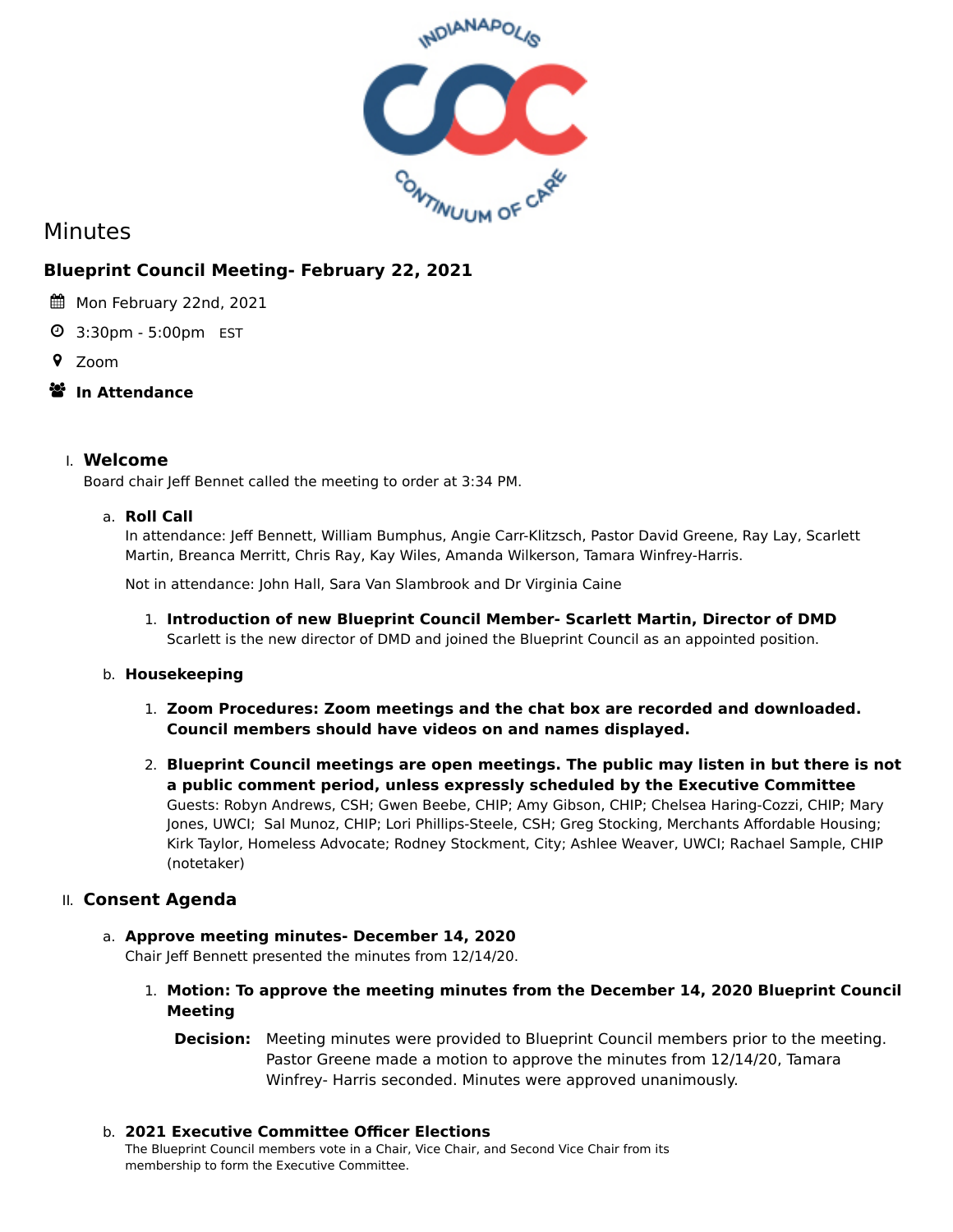- The Chair conducts Council meetings
- The Chair conducts meetings of the full CoC
- The Vice Chair serves in the Chair's absence
- The Second Vice Chair serves as a parliamentarian

Terms: An officer serves for a one-(1)-year term.

Term Limits: An officer cannot serve for more than three (3) consecutive terms in the same role for a maximum of three (3) consecutive years.

Executive Committee Responsibilities: The Executive Committee is charged with the following responsibilities:

• Evaluating the conduct of council members, especially their compliance with the conflict of interest and attendance policies, set forth in this governance charter

- Taking action to correct or remove council members who are not fulfilling their responsibilities
- Setting and timely dissemination of the agenda for Blueprint Council meetings
- Setting and timely dissemination of the agenda for all all-member Continuum of Care meetings

• Setting and upholding process decisions to determine which issues go to the Council for official vote, and for determining when the need for action is sufficiently urgent as to require either an unscheduled meeting, or a vote by the Council on a matter which was not included on the publicly disseminated meeting agenda or action by the council without a meeting.

• Calling emergency meetings of the full Council to coordinate messages and/or responses to public

relations concerns or issues impacting the CoC

• The Blueprint Council will renew appointments and their MOUs based on performance each year.

• Managing appointed entity relationships which may be terminated upon mutual agreement or for cause with a vote of 75% of the then-seated Blueprint Council

**Decision:** A slate of officers was presented, and the floor was opened for further nominations. Amanda Wilkerson moved to approve the officers as slated. Kay Wiles seconded the motion. Slate of officers was approved unanimously.

1. **Chair** Jeff Bennett

- 2. **Vice-Chair** Dr Virginia Caine
- 3. **Second Vice-Chair (Parlimentarian)** Pastor Greene

#### III. **Action Items**

a. **Overview and Endorsement of CSH Dimensions of Quality in Supportive Housing Certification Process**

Lori Phillips-Steele and Robyn Anderson from CSH presented the Dimenions of Quality (DoQ) project for endorsement by the Blueprint Council. The project will begin in Feb 2021 and wrap-up in December 2021.

## 1. **Motion: To endorse the DoQ assessment and certification process for existing CoC funded PSH projects**

**Decision:** Angie Klitzsch made a motion to approve the DoQ process, Amanda seconded; the process was approved uninamously.

#### 2. **Guest: Lori Phillips Steele, CSH**

## b. **Indy CoC to sign on to NAEH Letter to Congress for COVID relief bill.**

Here's what is needed:

1) Homelessness assistance: \$5 billion distributed through the HOME program formula to provide non-congregate shelter that facilitates social distancing. These resources should also be available for outreach services and homeless prevention, tenantbased rental assistance, and the acquisition of non-congregate facilities which may be converted to permanent affordable housing or used as emergency shelter. With so many Americans living on the streets and at risk of COVID, we need more resources to solve the nation's homelessness crisis.

2) Emergency Rental Assistance: Millions of households are significantly behind in their rent and utilities, and the outstanding amount has been collectively estimated at \$57 billion. In December, Congress created a \$25 billion emergency rental assistance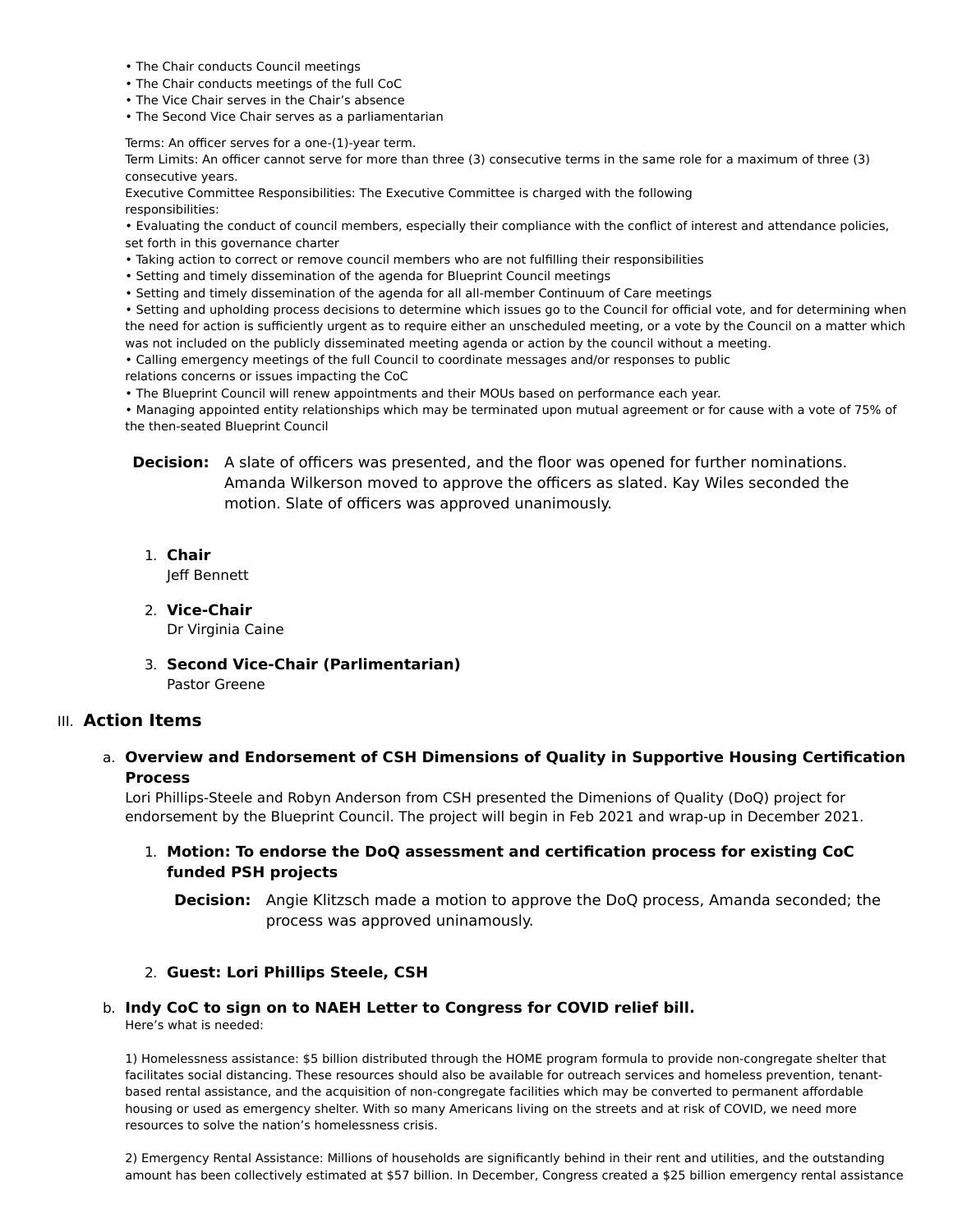(ERA) fund for low income renters who have lost income because of the pandemic. That fund should be replenished with at least \$19 billion in anticipation of significant demand as joblessness remains high and households fall further behind on rent and utilities. The ERA fund ensures that low income renters do not struggle to pay back rent when the pandemic is over and the federal eviction moratorium is lifted; and it provides landlords with vital revenues in the interim.

3) Emergency Housing Vouchers: \$5 billion for Housing Choice Vouchers that do not require ongoing federal appropriations after assisting their original holders. Some individuals and families experiencing homelessness have higher needs and thus cannot be stably housed with more time-limited rental subsidies. Emergency Housing Vouchers can be used by individuals and families who are precariously housed, fleeing domestic violence, or living doubled up with friends and relatives because their income is insufficient to live independently. Too many renters are only one doctor's bill away from being evicted or live in severely overcrowded conditions that make social distancing impossible during the pandemic.

Blueprint Council chair, Jeff Bennet and Chelsea Haring-Cozzi (CHIP), presented the key points from the letter written by NAEH. NAEH is requesting endorsement from CoCs and asked the Indy CoC to sign-on.

## 1. **Motion: To approve signing on to the NAEH letter to Congress on behalf of the Indianapolis CoC.**

Chelsea will communicate with NAEH directly to ensure our endorsement is included.

**Decision:** Jeff Bennett made a motion to approve the NAEH request letter and Amanda Wilkerson seconded. The approval was passed uninanimously.

## IV. **Reports**

## a. **Indianapolis Homelessness Prevention and Diversion Strategy**

Slides regarding the project were presented. Work groups have been meeting since October 2020 and will continue to meet this year.

#### 1. **Guest: Mary Jones, UWCI**

#### b. **HUD 2020 CoC Renewal Announcement**

A copy of the announcement of renewal funding was included in the packet. No discussion was necessary.

## c. **HomeNow Indy ESG-CV2 Rapid Rehousing Initiative**

An overview of the progress of the HomeNow initiative was provided in the Blueprint Council packet. Greg Stocking shared information about current practices.

## 1. **Guest: Greg Stocking, Merchants Affordable Housing**

## V. **Discussion Items**

a. **HMIS North Start Year- Building a Data Infrastructure and Culture**

A copy of the data infrastructure plan was provided in the packet. Sal provided an update on HMIS and his teams' efforts in 2021 to develop a culture of data quality.

#### 1. **Guest: Sal Munoz, CHIP**

## b. **Introduction of System Dashboards**

The dashboards and their features were presented by Gwen. These will be updated on the 6th of every month for the previous month.

#### 1. **Guest: Gwen Beebe, CHIP**

Equity Dashboard: https://public.tableau.com/profile/chip7478#!/vizhome/EquityDashboardDraft/EquityDashboard [\(https://public.tableau.com/profile/chip7478#!/vizhome/EquityDashboardDraft/EquityDashboard\)](https://public.tableau.com/profile/chip7478#!/vizhome/EquityDashboardDraft/EquityDashboard)

System Performance

https://public.tableau.com/profile/chip7478#!/vizhome/SystemPerformanceDashboard/SystemDashboard-PageView

[\(https://public.tableau.com/profile/chip7478#!/vizhome/SystemPerformanceDashboard/SystemDashboard-](https://public.tableau.com/profile/chip7478#!/vizhome/SystemPerformanceDashboard/SystemDashboard-PageView)PageView)